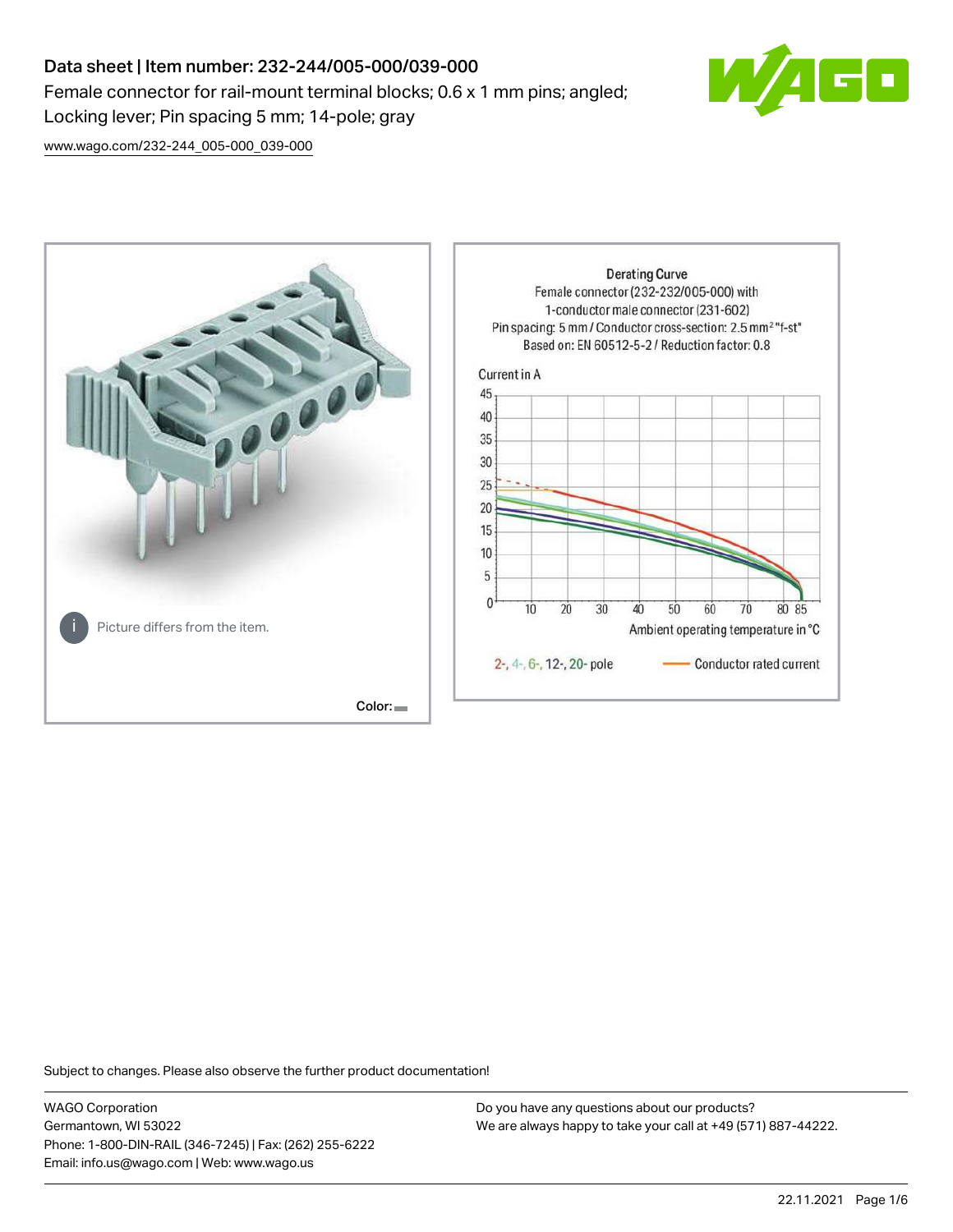

Dimensions in mm

L = pole no. x pin spacing

2- to 3-pole female connectors – one latch only

#### Item description

- $\blacksquare$  Pluggable connectors for rail-mount terminal blocks equipped with CAGE CLAMP $^\circ$  connection
- Female connectors with long contact pins connect to the termination ports of 280 Series Rail-Mount Terminal Blocks
- $\blacksquare$ Female connectors are touch-proof when unmated, providing a pluggable, live output
- $\blacksquare$ With coding fingers

Subject to changes. Please also observe the further product documentation! Data

WAGO Corporation Germantown, WI 53022 Phone: 1-800-DIN-RAIL (346-7245) | Fax: (262) 255-6222 Email: info.us@wago.com | Web: www.wago.us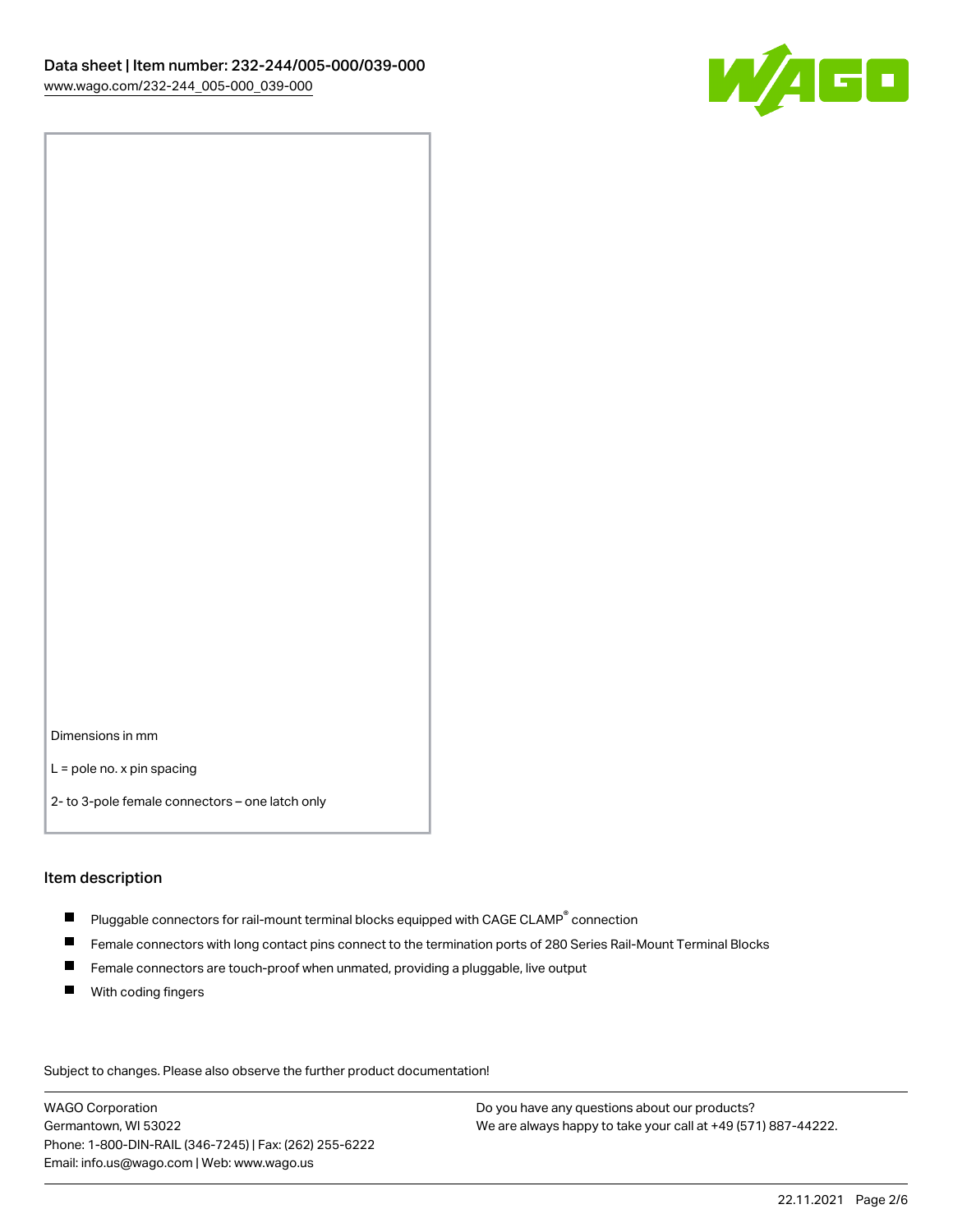

# Data

| Safety information 1 | The MCS-MULTI CONNECTION SYSTEM includes connectors<br>without breaking capacity in accordance with DIN EN 61984. When<br>used as intended, these connectors must not be connected<br>/disconnected when live or under load. The circuit design should<br>ensure header pins, which can be touched, are not live when<br>unmated. |
|----------------------|-----------------------------------------------------------------------------------------------------------------------------------------------------------------------------------------------------------------------------------------------------------------------------------------------------------------------------------|
| Variants:            | Other pole numbers<br>Other versions (or variants) can be requested from WAGO Sales or<br>configured at https://configurator.wago.com/                                                                                                                                                                                            |

## Electrical data

## IEC Approvals

| Ratings per                 | IEC/EN 60664-1                                                        |
|-----------------------------|-----------------------------------------------------------------------|
| Rated voltage (III / 3)     | 320 V                                                                 |
| Rated surge voltage (III/3) | 4 <sub>k</sub> V                                                      |
| Rated voltage (III/2)       | 320 V                                                                 |
| Rated surge voltage (III/2) | 4 <sub>k</sub> V                                                      |
| Nominal voltage (II/2)      | 630 V                                                                 |
| Rated surge voltage (II/2)  | 4 <sub>k</sub> V                                                      |
| Rated current               | 12A                                                                   |
| Legend (ratings)            | $(III / 2)$ $\triangle$ Overvoltage category III / Pollution degree 2 |

## UL Approvals

| Approvals per                  | UL 1059 |
|--------------------------------|---------|
| Rated voltage UL (Use Group B) | 300 V   |
| Rated current UL (Use Group B) | 15 A    |
| Rated voltage UL (Use Group D) | 300 V   |
| Rated current UL (Use Group D) | 10 A    |

## Ratings per UL

| Rated voltage UL 1977 | 300 V |
|-----------------------|-------|
| Rated current UL 1977 |       |

## CSA Approvals

Approvals per CSA

Subject to changes. Please also observe the further product documentation!

| <b>WAGO Corporation</b>                                | Do you have any questions about our products?                 |
|--------------------------------------------------------|---------------------------------------------------------------|
| Germantown, WI 53022                                   | We are always happy to take your call at +49 (571) 887-44222. |
| Phone: 1-800-DIN-RAIL (346-7245)   Fax: (262) 255-6222 |                                                               |
| Email: info.us@wago.com   Web: www.wago.us             |                                                               |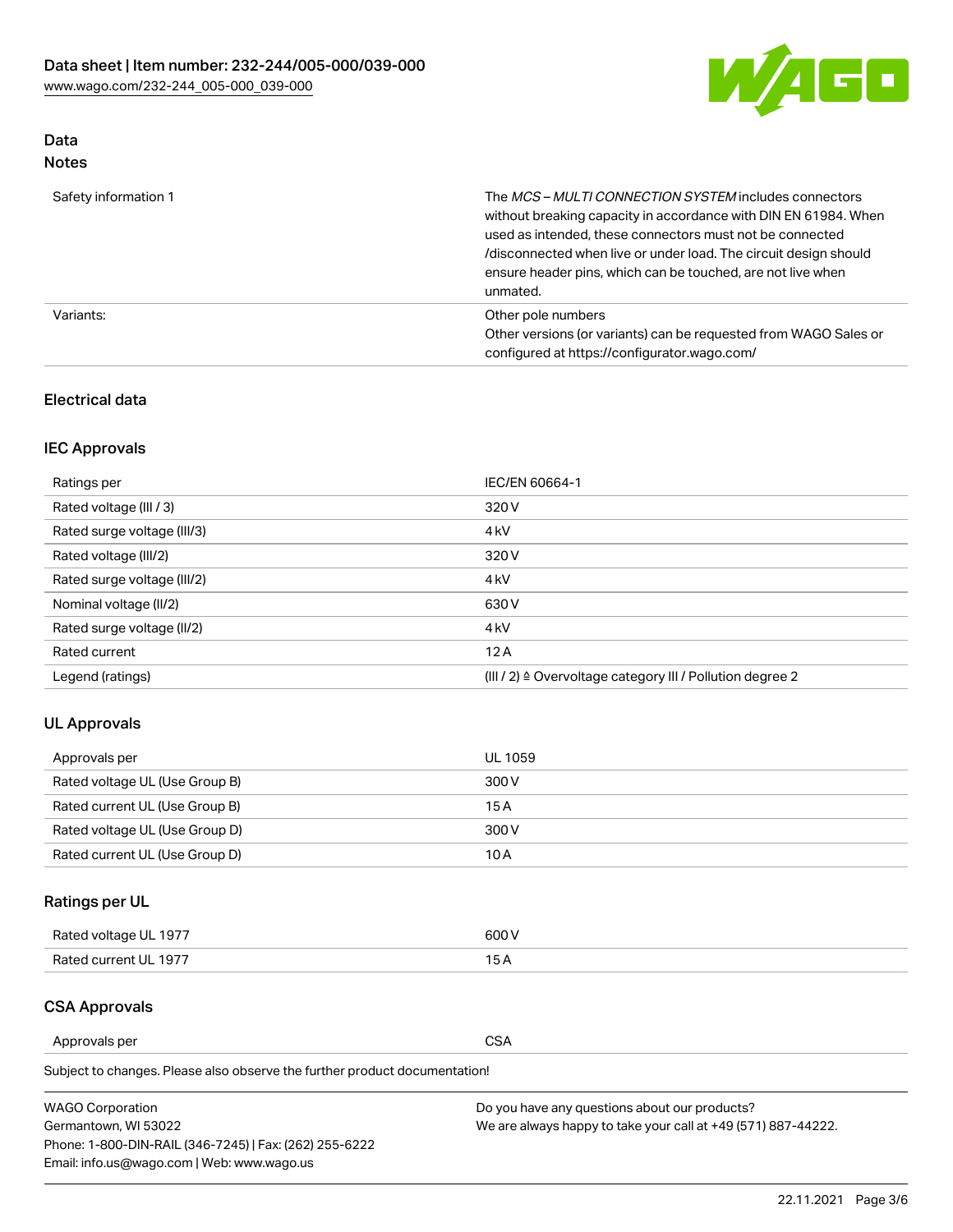[www.wago.com/232-244\\_005-000\\_039-000](http://www.wago.com/232-244_005-000_039-000)



| Rated voltage CSA (Use Group B) | 300 V |
|---------------------------------|-------|
| Rated current CSA (Use Group B) | 15 A  |
| Rated voltage CSA (Use Group D) | 300 V |
| Rated current CSA (Use Group D) | 10 A  |

## Connection data

| Total number of potentials | 14 |
|----------------------------|----|
| Number of connection types |    |
| Number of levels           |    |

## Connection 1

| Number of poles |  |
|-----------------|--|
|                 |  |

## Physical data

| Pin spacing             | 5 mm / 0.197 inch    |
|-------------------------|----------------------|
| Width                   | 85.8 mm / 3.378 inch |
| Height                  | 26.1 mm / 1.028 inch |
| Height from the surface | 11.6 mm / 0.457 inch |
| Depth                   | 11.6 mm / 0.457 inch |

## Plug-in connection

| Contact type (pluggable connector)                | Female connector/socket                   |
|---------------------------------------------------|-------------------------------------------|
| Connector (connection type)                       | for front-entry rail-mount terminal block |
| Mismating protection                              | No                                        |
| Locking of plug-in connection                     | locking lever                             |
| Mating direction to the rail-mount terminal block |                                           |

## Material data

| Color                       | gray             |
|-----------------------------|------------------|
| Material group              |                  |
| Insulation material         | Polyamide (PA66) |
| Flammability class per UL94 | V <sub>0</sub>   |
| Contact material            | Copper alloy     |
| Contact plating             | tin-plated       |
| Fire load                   | 0.285 MJ         |
| Weight                      | 15.6g            |

Subject to changes. Please also observe the further product documentation!

| <b>WAGO Corporation</b>                                | Do you have any questions about our products?                 |
|--------------------------------------------------------|---------------------------------------------------------------|
| Germantown, WI 53022                                   | We are always happy to take your call at +49 (571) 887-44222. |
| Phone: 1-800-DIN-RAIL (346-7245)   Fax: (262) 255-6222 |                                                               |
| Email: info.us@wago.com   Web: www.wago.us             |                                                               |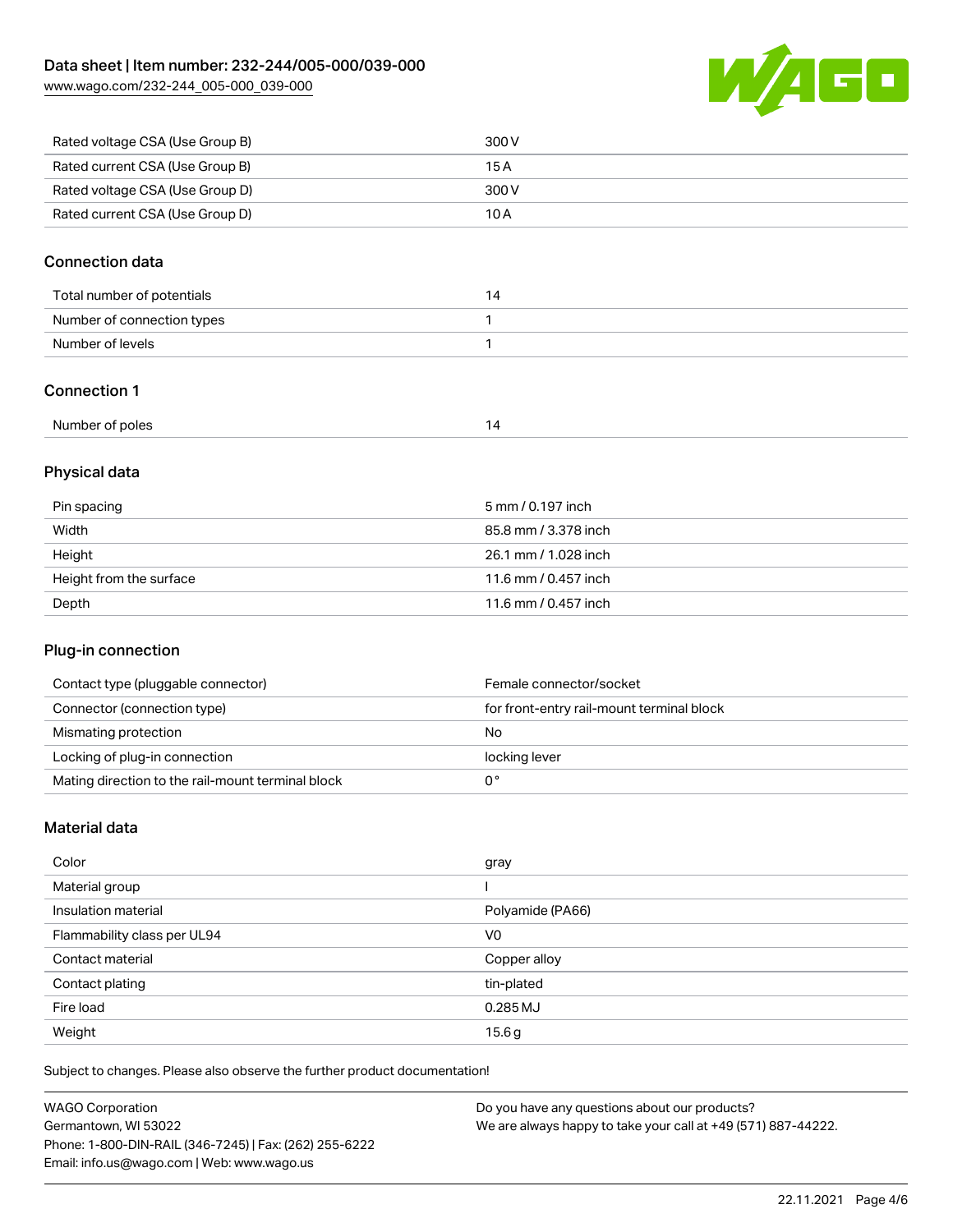

#### Environmental requirements

| Limit temperature range | $-60+85 °C$ |
|-------------------------|-------------|
|-------------------------|-------------|

## Commercial data

| PU (SPU)              | 25 Stück      |
|-----------------------|---------------|
| Packaging type        | box           |
| Country of origin     | DE            |
| <b>GTIN</b>           | 4055143031615 |
| Customs tariff number | 85366990990   |

#### Approvals / Certificates

#### Country specific Approvals

| Logo | Approval                               | Additional Approval Text | Certificate<br>name |
|------|----------------------------------------|--------------------------|---------------------|
| Æ    | <b>CSA</b><br>DEKRA Certification B.V. | C <sub>22.2</sub>        | 1466354             |

#### UL-Approvals

|      |                                |                                 | Certificate |
|------|--------------------------------|---------------------------------|-------------|
| Logo | Approval                       | <b>Additional Approval Text</b> | name        |
|      | UL                             | <b>UL 1059</b>                  | E45172      |
| J    | Underwriters Laboratories Inc. |                                 |             |

#### **Counterpart**



## Item no.231-614

Nell 110.251-614<br>Male connector; 14-pole; Pin spacing 5 mm; gray [www.wago.com/231-614](https://www.wago.com/231-614)

## Optional accessories

## Testing accessories

# Testing accessories

Item no.: 231-661

Test plugs for female connectors; for 5 mm and 5.08 mm pin spacing; 2,50 mm²; light gray [www.wago.com/231-661](http://www.wago.com/231-661)

Subject to changes. Please also observe the further product documentation!

WAGO Corporation Germantown, WI 53022 Phone: 1-800-DIN-RAIL (346-7245) | Fax: (262) 255-6222 Email: info.us@wago.com | Web: www.wago.us